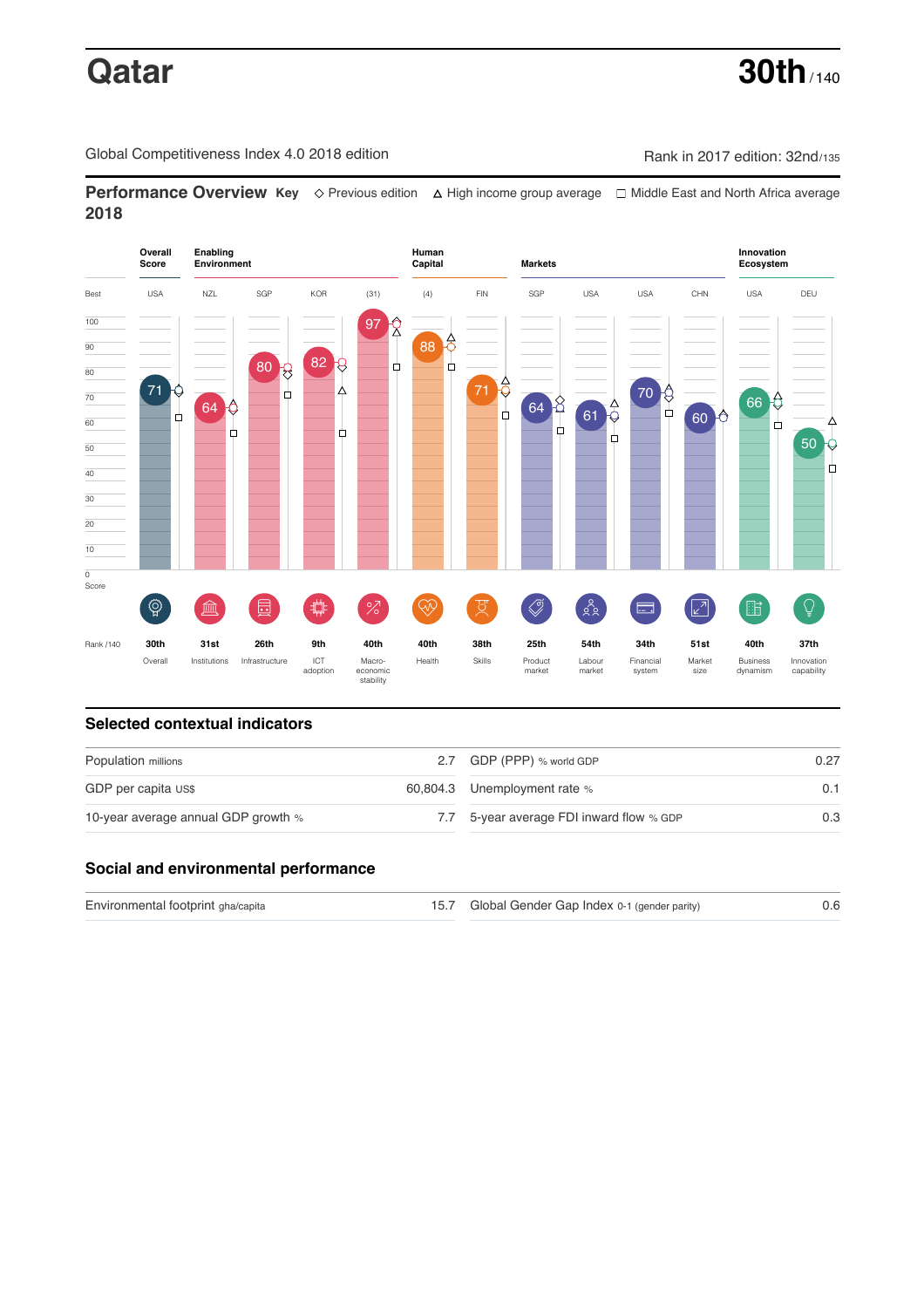### **Qatar 30th**/140

| <b>Index Component</b>                                                                                  | Value                    | Score *                     | Rank/140     | <b>Best Performer</b>                |
|---------------------------------------------------------------------------------------------------------|--------------------------|-----------------------------|--------------|--------------------------------------|
| 寙<br>Pillar 1: Institutions 0-100 (best)                                                                |                          | 63.8 $0$                    | 31           | <b>New Zealand</b>                   |
| 1.01 Organized crime 1-7 (best)                                                                         | 5.8                      | 80.0 $\sqrt{ }$             | 16           | Finland                              |
| 1.02 Homicide rate /100,000 pop.                                                                        | 0.4                      | $100.0 =$                   | 5            | Multiple (9)                         |
| 1.03 Terrorism incidence 0 (very high) -100 (no incidence)                                              | 100.0                    | 100.0 $\uparrow$            | 35           | Multiple (24)                        |
| 1.04 Reliability of police services 1-7 (best)                                                          | 5.8                      | 80.5 $\sqrt{ }$             | 21           | Finland                              |
| 1.05 Social capital 0-100 (high)                                                                        | 56.5                     | $56.5 =$                    | 32           | Australia                            |
| 1.06 Budget transparency 0-100 (best)                                                                   | 7.7                      | $7.7 =$                     | 135          | Multiple (2)                         |
| 1.07 Judicial independence 1-7 (best)                                                                   | 5.1                      | 68.6 ↑                      | 30           | Finland                              |
| 1.08 Efficiency of legal framework in challenging regulations 1-7 (best)                                | 5.0                      | 65.9 ↑                      | 9            | Finland                              |
| 1.09 Freedom of the press 0-100 (worst)                                                                 | 40.2                     | 59.8 $\sqrt{ }$             | 101          | Norway                               |
| 1.10 Burden of government regulation 1-7 (best)                                                         | 4.6                      | 59.6 个                      | 14           | Singapore                            |
| 1.11 Efficiency of legal framework in settling disputes 1-7 (best)                                      | 5.3                      | 71.0 ↑                      | 14           | Singapore                            |
| 1.12 E-Participation Index 0-1 (best)                                                                   | 0.71                     | 71.4 ↑                      | 64           | Multiple (3)                         |
| 1.13 Future orientation of government 1-7 (best)                                                        | 5.3                      | 71.0 ↑                      | 8            | Singapore                            |
| 1.14 Incidence of corruption 0-100 (best)                                                               | 63.0                     | 63.0 $\uparrow$             | 26           | New Zealand                          |
| 1.15 Property rights 1-7 (best)                                                                         | 5.3                      | 71.3 ↑                      | 30           | Finland                              |
| 1.16 Intellectual property protection 1-7 (best)                                                        | 5.3                      | 72.3 ↑                      | 27           | Finland                              |
| 1.17 Quality of land administration 0-30 (best)                                                         | 24.5                     | $81.7 =$                    | 21           | Singapore                            |
| 1.18 Strength of auditing and reporting standards 1-7 (best)                                            | 5.6                      | 75.9 ↑                      | 25           | Finland                              |
| 1.19 Conflict of interest regulation 0-10 (best)                                                        | 2.0                      | $20.0 =$                    | 139          | Multiple (2)                         |
| 1.20 Shareholder governance 0-10 (best)                                                                 | 3.3                      | $33.0 =$                    | 124          | Kazakhstan                           |
| 圓<br>Pillar 2: Infrastructure 0-100 (best)                                                              |                          | $80.0 \text{ A}$            | 26           | Singapore                            |
| 2.01 Road connectivity index 0-100 (best)                                                               | 75.6                     | $75.6 =$                    | 45           | <b>United States</b>                 |
| 2.02 Quality of roads 1-7 (best)                                                                        | 5.6                      | 76.4 ↑                      | 14           | Singapore                            |
| 2.03 Railroad density km of roads/square km                                                             | n/a                      | n/a                         | n/a          | Multiple (20)                        |
| 2.04 Efficiency of train services 1-7 (best)                                                            | 4.7                      | 60.9 $\uparrow$             | 21           | Switzerland                          |
| 2.05 Airport connectivity score                                                                         | 141,531.4                | 68.3 ↓                      | 32           | Multiple (8)                         |
| 2.06 Efficiency of air transport services 1-7 (best)                                                    | 5.7                      | 78.7 ↓                      | 14           | Singapore                            |
| 2.07 Liner Shipping Connectivity Index 0-157.1 (best)                                                   | 32.1                     | 32.1 $\uparrow$             | 54           | Multiple (4)                         |
| 2.08 Efficiency of seaport services 1-7 (best)                                                          | 5.3                      | 71.2 ↑                      | 19           | Singapore                            |
| 2.09 Electrification rate % pop.                                                                        | 99.1                     | 99.1 $\sqrt{ }$             | 81           | Multiple (66)                        |
| 2.10 Electric power transmission and distribution losses % output                                       | 6.0                      | 98.0 个                      | 29           | Multiple (9)                         |
| 2.11 Exposure to unsafe drinking water % pop.                                                           | 9.0                      | $92.9 =$                    | 58           | Multiple (23)                        |
| 2.12 Reliability of water supply 1-7 (best)                                                             | 5.9                      | 82.1 $\sqrt{ }$             | 35           | Switzerland                          |
| ₽<br>Pillar 3: ICT adoption 0-100 (best)                                                                |                          | $81.9$ ↑                    | 9            | Korea, Rep.                          |
| 3.01 Mobile-cellular telephone subscriptions /100 pop.                                                  | 148.3                    | $100.0 =$                   | 16           | Multiple (68)                        |
| 3.02 Mobile-broadband subscriptions /100 pop.                                                           | 117.4                    | n/a                         | 14           | <b>United Arab Emirates</b>          |
| 3.03 Fixed-broadband Internet subscriptions /100 pop.                                                   | 9.7                      | 19.4 $\sqrt{ }$             | 74           | Switzerland                          |
| 3.04 Fibre Internet subscriptions /100 pop.                                                             | 8.4                      | n/a                         | 24           | Korea, Rep.                          |
| 3.05 Internet users % pop.                                                                              | 94.3                     | $94.3$ ↑                    | 7            | Iceland                              |
| ℅<br>Pillar 4: Macroeconomic stability 0-100 (best)                                                     | $\overline{\phantom{0}}$ | 96.5 $\sqrt{ }$             | 40           | Multiple (31)                        |
| 4.01 Inflation annual % change                                                                          | 1.5                      | $100.0 =$                   | $\mathbf{1}$ | Multiple (74)                        |
| 4.02 Debt dynamics 0-100 (best)                                                                         | 93.0                     | 93.0 $\sqrt{ }$             | 40           | Multiple (36)                        |
| Qÿ<br>Pillar 5: Health 0-100 (best)                                                                     |                          | 88.0 $\downarrow$           | 40           | Multiple (4)                         |
| 5.01 Healthy life expectancy years                                                                      | 68.2                     | 88.0 ↓                      | 39           | Multiple (4)                         |
| 섯                                                                                                       | $\overline{\phantom{0}}$ | 70.7 ↑                      | 38           | Finland                              |
| Pillar 6: Skills 0-100 (best)                                                                           |                          |                             |              |                                      |
| 6.01 Mean years of schooling Years                                                                      | 9.8<br>4.7               | $65.4 =$<br>62.2 $\sqrt{ }$ | 62<br>27     | Finland<br>Switzerland               |
| 6.02 Extent of staff training 1-7 (best)                                                                | 5.0                      | 66.8 ↑                      | 17           | Switzerland                          |
| 6.03 Quality of vocational training 1-7 (best)                                                          |                          |                             |              |                                      |
| 6.04 Skillset of graduates 1-7 (best)                                                                   | 5.0                      | 67.1 $\sqrt{ }$             | 16           | Switzerland                          |
| 6.05 Digital skills among population 1-7 (best)                                                         | 5.2                      | 70.3 ↑                      | 17           | Sweden                               |
| 6.06 Ease of finding skilled employees 1-7 (best)                                                       | 5.0                      | 67.3 ↑                      | 13           | <b>United States</b>                 |
| 6.07 School life expectancy Years                                                                       | 12.2<br>5.2              | 67.7 ↑                      | 99<br>9      | Multiple (9)<br><b>United States</b> |
| 6.08 Critical thinking in teaching 1-7 (best)<br>6.09 Pupil-to-teacher ratio in primary education Ratio | 11.6                     | 69.9 ↑<br>95.9 $\sqrt{ }$   | 19           | Multiple (6)                         |
|                                                                                                         |                          |                             |              |                                      |